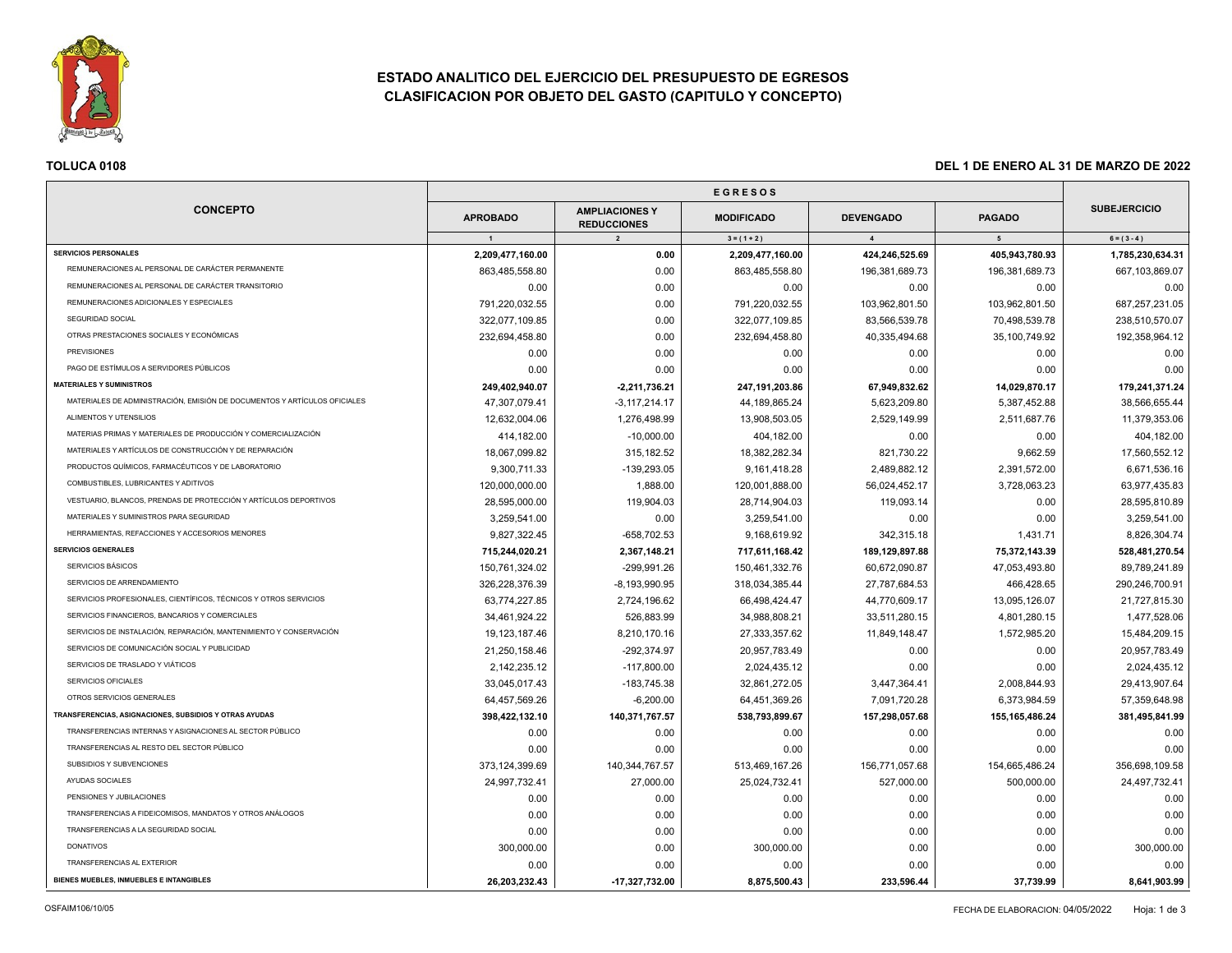

# **ESTADO ANALITICO DEL EJERCICIO DEL PRESUPUESTO DE EGRESOS CLASIFICACION POR OBJETO DEL GASTO (CAPITULO Y CONCEPTO)**

| <b>CONCEPTO</b><br><b>APROBADO</b><br>$\overline{1}$<br>MOBILIARIO Y EQUIPO DE ADMINISTRACIÓN<br>6,061,689.73<br>MOBILIARIO Y EQUIPO EDUCACIONAL Y RECREATIVO<br>478,000.00 | <b>AMPLIACIONES Y</b><br><b>REDUCCIONES</b><br>$\overline{2}$<br>72,268.00<br>$-309.00$<br>0.00<br>309.00 | <b>EGRESOS</b><br><b>MODIFICADO</b><br>$3 = (1 + 2)$<br>6,133,957.73<br>477,691.00 | <b>DEVENGADO</b><br>$\overline{4}$<br>233,287.44 | <b>PAGADO</b><br>$5\overline{5}$<br>37,739.99 | <b>SUBEJERCICIO</b><br>$6 = (3 - 4)$ |
|-----------------------------------------------------------------------------------------------------------------------------------------------------------------------------|-----------------------------------------------------------------------------------------------------------|------------------------------------------------------------------------------------|--------------------------------------------------|-----------------------------------------------|--------------------------------------|
|                                                                                                                                                                             |                                                                                                           |                                                                                    |                                                  |                                               |                                      |
|                                                                                                                                                                             |                                                                                                           |                                                                                    |                                                  |                                               |                                      |
|                                                                                                                                                                             |                                                                                                           |                                                                                    |                                                  |                                               |                                      |
|                                                                                                                                                                             |                                                                                                           |                                                                                    |                                                  |                                               | 5,900,670.29                         |
|                                                                                                                                                                             |                                                                                                           |                                                                                    | 0.00                                             | 0.00                                          | 477,691.00                           |
| EQUIPO E INSTRUMENTAL MÉDICO Y DE LABORATORIO<br>200,000.00                                                                                                                 |                                                                                                           | 200,000.00                                                                         | 0.00                                             | 0.00                                          | 200,000.00                           |
| VEHÍCULOS Y EQUIPO DE TRANSPORTE<br>0.00                                                                                                                                    |                                                                                                           | 309.00                                                                             | 309.00                                           | 0.00                                          | 0.00                                 |
| EQUIPO DE DEFENSA Y SEGURIDAD<br>0.00                                                                                                                                       | 0.00                                                                                                      | 0.00                                                                               | 0.00                                             | 0.00                                          | 0.00                                 |
| MAQUINARIA, OTROS EQUIPOS Y HERRAMIENTAS<br>19,220,746.00                                                                                                                   | -17,400,000.00                                                                                            | 1,820,746.00                                                                       | 0.00                                             | 0.00                                          | 1,820,746.00                         |
| ACTIVOS BIOLÓGICOS<br>0.00                                                                                                                                                  | 0.00                                                                                                      | 0.00                                                                               | 0.00                                             | 0.00                                          | 0.00                                 |
| <b>BIENES INMUEBLES</b><br>0.00                                                                                                                                             | 0.00                                                                                                      | 0.00                                                                               | 0.00                                             | 0.00                                          | 0.00                                 |
| <b>ACTIVOS INTANGIBLES</b><br>242,796.70                                                                                                                                    | 0.00                                                                                                      | 242,796.70                                                                         | 0.00                                             | 0.00                                          | 242,796.70                           |
| <b>INVERSIÓN PÚBLICA</b><br>452,110,300.07                                                                                                                                  | 0.00                                                                                                      | 452,110,300.07                                                                     | 107,265,000.00                                   | 6,031,848.82                                  | 344,845,300.07                       |
| OBRA PÚBLICA EN BIENES DE DOMINIO PÚBLICO<br>401,470,920.29                                                                                                                 | 0.00                                                                                                      | 401,470,920.29                                                                     | 107,265,000.00                                   | 6,031,848.82                                  | 294,205,920.29                       |
| OBRA PÚBLICA EN BIENES PROPIOS<br>50,639,379.78                                                                                                                             | 0.00                                                                                                      | 50,639,379.78                                                                      | 0.00                                             | 0.00                                          | 50,639,379.78                        |
| PROYECTOS PRODUCTIVOS Y ACCIONES DE FOMENTO<br>0.00                                                                                                                         | 0.00                                                                                                      | 0.00                                                                               | 0.00                                             | 0.00                                          | 0.00                                 |
| <b>INVERSIONES FINANCIERAS Y OTRAS PROVISIONES</b><br>0.00                                                                                                                  | 0.00                                                                                                      | 0.00                                                                               | 0.00                                             | 0.00                                          | 0.00                                 |
| INVERSIONES PARA EL FOMENTO DE ACTIVIDADES PRODUCTIVAS<br>0.00                                                                                                              | 0.00                                                                                                      | 0.00                                                                               | 0.00                                             | 0.00                                          | 0.00                                 |
| ACCIONES Y PARTICIPACIONES DE CAPITAL<br>0.00                                                                                                                               | 0.00                                                                                                      | 0.00                                                                               | 0.00                                             | 0.00                                          | 0.00                                 |
| COMPRA DE TÍTULOS Y VALORES<br>0.00                                                                                                                                         | 0.00                                                                                                      | 0.00                                                                               | 0.00                                             | 0.00                                          | 0.00                                 |
| CONCESIÓN DE PRÉSTAMOS<br>0.00                                                                                                                                              | 0.00                                                                                                      | 0.00                                                                               | 0.00                                             | 0.00                                          | 0.00                                 |
| INVERSIONES EN FIDEICOMISOS, MANDATOS Y OTROS ANÁLOGOS<br>0.00                                                                                                              | 0.00                                                                                                      | 0.00                                                                               | 0.00                                             | 0.00                                          | 0.00                                 |
| OTRAS INVERSIONES FINANCIERAS<br>0.00                                                                                                                                       | 0.00                                                                                                      | 0.00                                                                               | 0.00                                             | 0.00                                          | 0.00                                 |
| PROVISIONES PARA CONTINGENCIAS Y OTRAS EROGACIONES ESPECIALES<br>0.00                                                                                                       | 0.00                                                                                                      | 0.00                                                                               | 0.00                                             | 0.00                                          | 0.00                                 |
| <b>PARTICIPACIONES Y APORTACIONES</b><br>0.00                                                                                                                               | 0.00                                                                                                      | 0.00                                                                               | 0.00                                             | 0.00                                          | 0.00                                 |
| <b>PARTICIPACIONES</b><br>0.00                                                                                                                                              | 0.00                                                                                                      | 0.00                                                                               | 0.00                                             | 0.00                                          | 0.00                                 |
| <b>APORTACIONES</b><br>0.00                                                                                                                                                 | 0.00                                                                                                      | 0.00                                                                               | 0.00                                             | 0.00                                          | 0.00                                 |
| <b>CONVENIOS</b><br>0.00                                                                                                                                                    | 0.00                                                                                                      | 0.00                                                                               | 0.00                                             | 0.00                                          | 0.00                                 |
| <b>DEUDA PÚBLICA</b><br>255,453,101.65                                                                                                                                      | -161,940,526.06                                                                                           | 93,512,575.59                                                                      | 2,922,306.22                                     | 31,468,831.22                                 | 90,590,269.37                        |
| AMORTIZACIÓN DE LA DEUDA PÚBLICA<br>11,363,150.22                                                                                                                           | $-254,680.00$                                                                                             | 11,108,470.22                                                                      | 0.00                                             | 0.00                                          | 11,108,470.22                        |
| INTERESES DE LA DEUDA PÚBLICA<br>0.00                                                                                                                                       | 0.00                                                                                                      | 0.00                                                                               | 0.00                                             | 0.00                                          | 0.00                                 |
| COMISIONES DE LA DEUDA PÚBLICA<br>0.00                                                                                                                                      | 0.00                                                                                                      | 0.00                                                                               | 0.00                                             | 0.00                                          | 0.00                                 |
| GASTOS DE LA DEUDA PÚBLICA<br>0.00                                                                                                                                          | 0.00                                                                                                      | 0.00                                                                               | 0.00                                             | 0.00                                          | 0.00                                 |
| COSTO POR COBERTURAS<br>0.00                                                                                                                                                | 0.00                                                                                                      | 0.00                                                                               | 0.00                                             | 0.00                                          | 0.00                                 |
| APOYOS FINANCIEROS<br>0.00                                                                                                                                                  | 0.00                                                                                                      | 0.00                                                                               | 0.00                                             | 0.00                                          | 0.00                                 |
| ADEUDOS DE EJERCICIOS FISCALES ANTERIORES (ADEFAS)<br>244,089,951.43                                                                                                        | -161,685,846.06                                                                                           | 82,404,105.37                                                                      | 2,922,306.22                                     | 31,468,831.22                                 | 79,481,799.15                        |
| <b>TOTAL DEL GASTO</b><br>4,306,312,886.53                                                                                                                                  | -38,741,078.49                                                                                            | 4,267,571,808.04                                                                   | 949,045,216.53                                   | 688,049,700.76                                | 3,318,526,591.51                     |